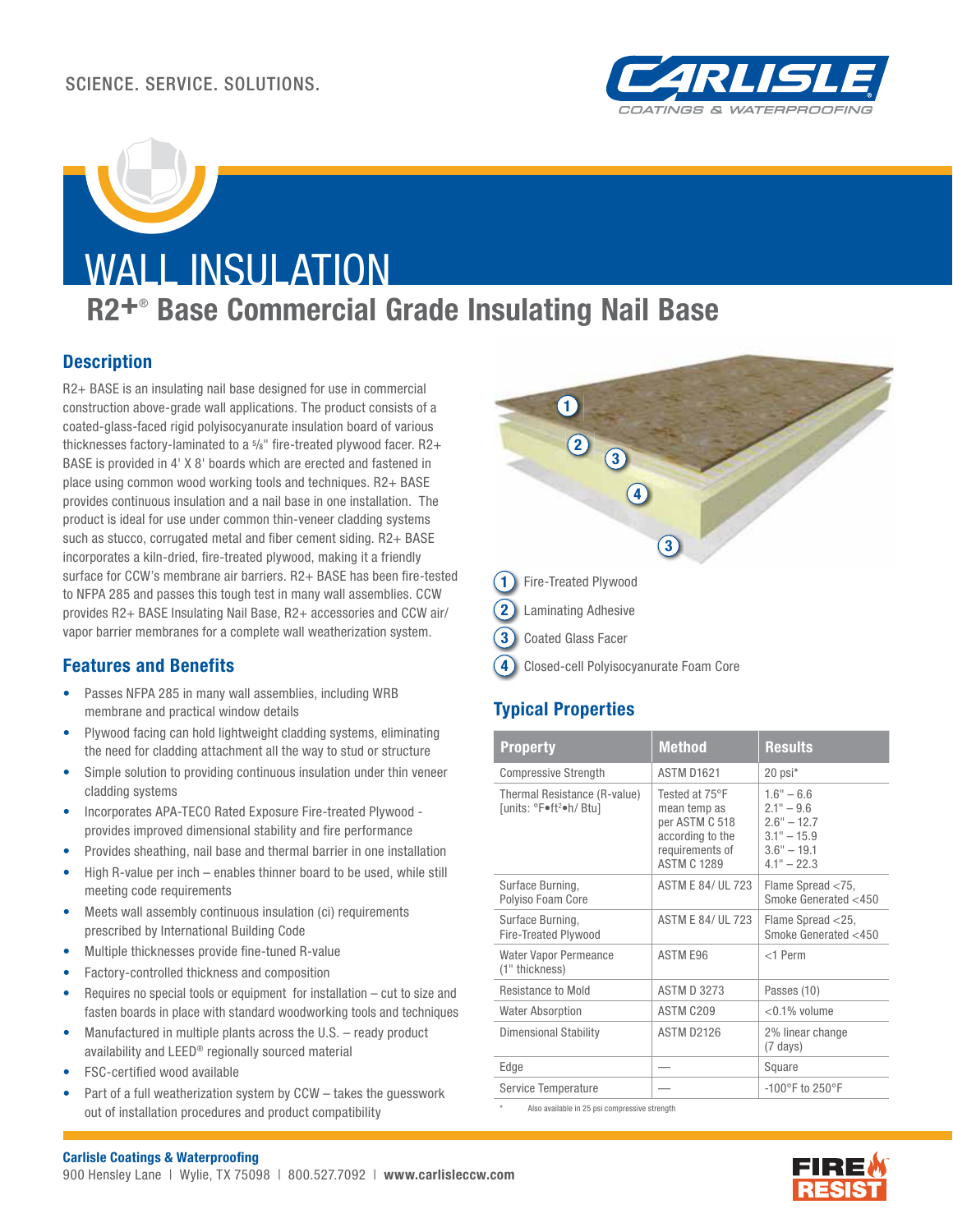# WALL INSULATION

## **R2+**®  **Base Commercial Grade Insulating Nail Base**

**4**

**SHOWN: R2+ BASE in Steel Stud Wall Assembly with Fiber Cement Cladding**



#### **Installation**

Install R2+ BASE in accordance with these instructions and CCW's published R2+ BASE detail drawings.

#### **Inspection:**

- Wall surfaces shall be sound, dry, plumb and free of irregularities that would prevent snug fastening of R2+ BASE to substrate.
- Studs shall be sound, dry plumb. Studs shall be spaced and braced laterally according to code and project requirements.

#### **Erecting R2+ Base Panels:**

- Provide separation of the edge of R2+ BASE from concrete at grade with pressure-treated lumber sill plate, sill gasket or non-permeable flashing material.
- Begin at base of wall from firm, permanent support.

| <b>CCW Membrane Air Barrier</b>                                        |
|------------------------------------------------------------------------|
| R2+ BASE Commercial Grade Insulating Nail Base                         |
| <b>Stud Cavity Insulation</b>                                          |
| <b>Interior Finish</b>                                                 |
| <b>5</b> Approved Fasteners and Spacing (Into Studs)                   |
| 6)<br>Furring Strips and Siding Fastened to Plywood Nail Base          |
| Furring Strip to Provide Drainage Space Behind Siding                  |
| Fiber Cement Siding or Other Thin Veneer Non-Combustible Cladding<br>8 |
| <b>Steel Stud</b><br>g                                                 |

- Fasten R2+ BASE with proper fasteners and spacing to accommodate the design. Fasten R2+ BASE to the structure using CCW approved SIPs fasteners or similar hardware driven into steel studs, wood studs, concrete or CMU substrate. Fastening shall be approved by a structural engineer, as the fastening method must be sufficient to secure both the weight of the R2+ BASE and the weight of the cladding for the project conditions.
- Apply R2+ BASE in 4' or 8' lengths running horizontally. Offset board joints between rows at a 6" minimum (no 4-corner intersections).
- Saddle cut or L cut R2+ BASE to fit openings and projections. R2+ BASE boards can be cut with a table saw and other standard woodworking tools.
- Allow a minimum 1/<sub>8</sub>" and maximum 1/4" gaps between boards (to accommodate hygric movement of wood). Fasten boards tightly to provide a flush, level surface.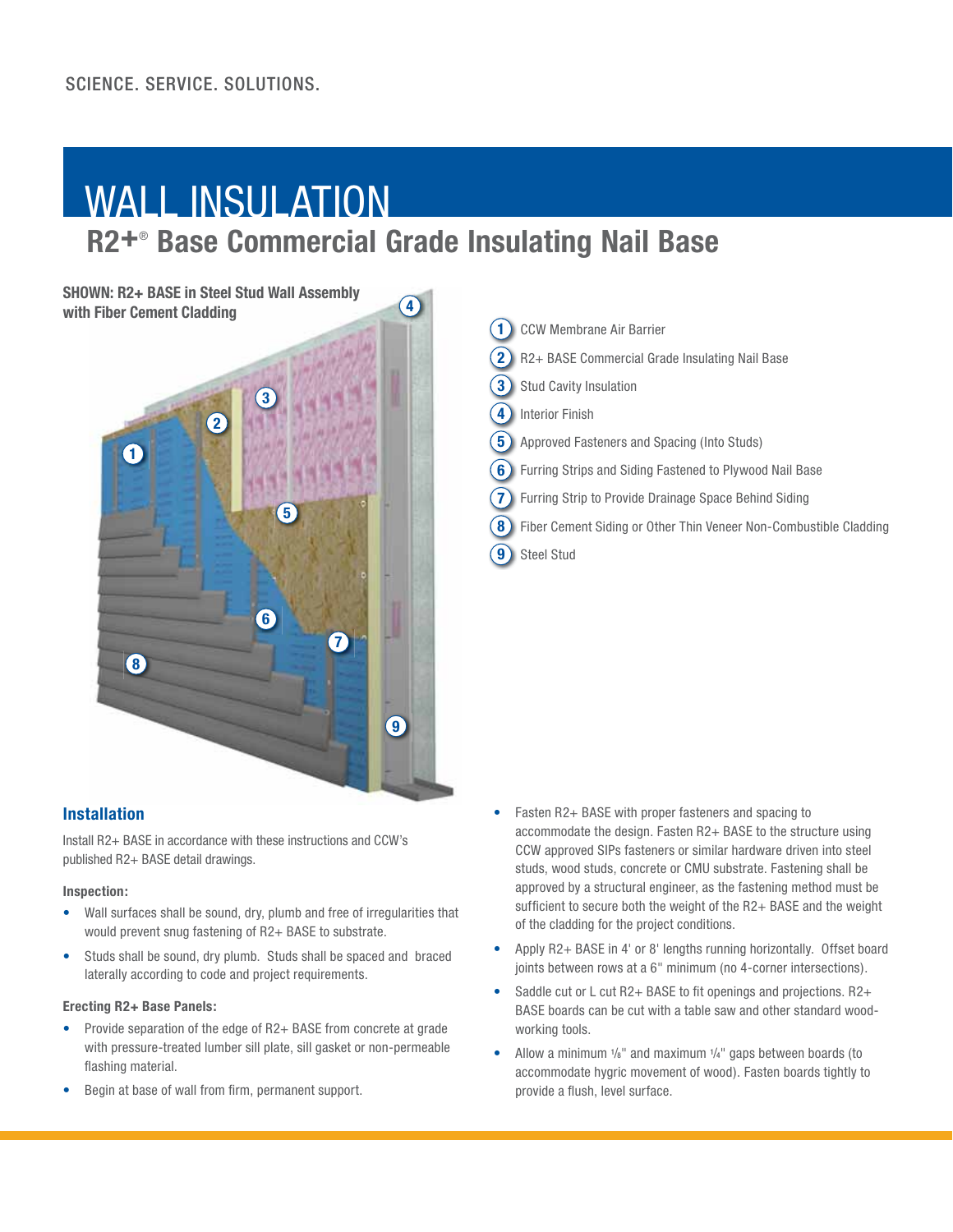

#### **WRB and Cladding:**

After installation, R2+ base shall be covered with a CCW membrane air barrier, or with an approved water resistive barrier (WRB) by others. Cladding can be secured by fastening into the fire-treated plywood face of R2+ BASE. If stucco, cultured stone or other thin, adhered veneer is installed over R2+ BASE, follow APA guidelines to prevent cracking of cladding.

#### **Limitations**

- R2+ BASE is not a structural sheathing and cannot be used for bracing or adding shear strength to walls.
- Not intended as a wear-resistant or traffic-resistant surface  $-$  cover with approved cladding system.
- Combustible, not rated for permanent exposure. Must be covered with approved cladding or thermal barrier.
- Do not use on exterior side of below-grade construction, on plaza decks or or in areas where contact with ponding water is expected.
- In termite-infested areas, maintain separation of R2+ BASE from grade according to code requirements.

#### **Packaging**

R2+ BASE is provided in 4' X 8' boards with 5/s"-thick fire-treated plywood. R2+ BASE is also available with 3/4" plywood on special order. CCW R2+ BASE boards are stacked on 4' X 8' pallets and double-packaged in UV-resistant polyethylene bags.

#### **R2+ BASE 4' X 8' Boards, Square Edge**

| <b>Thickness</b> |            |            |                |              |                   |                              |      |                  |                      |
|------------------|------------|------------|----------------|--------------|-------------------|------------------------------|------|------------------|----------------------|
| <b>ISO</b>       | <b>PLY</b> | <b>TOT</b> | <b>R-value</b> | Grade        | <b>PCS/Pallet</b> | <b>SQ FT/Pallet LB/SQ FT</b> |      | <b>LB/4X8 BD</b> | <b>Weight/Pallet</b> |
| 1"               | 0.625"     | .625"      | 6.6            | 20 or 25 psi | 30                | 960                          | 2.18 | 70               | 2,093                |
| 1.5"             | 0.625"     | 2.125"     | 9.6            | 20 or 25 psi | 22                | 704                          | 2.27 | 72               | 1,593                |
| 2"               | 0.625"     | 2.625"     | 12.7           | 20 or 25 psi | 18                | 576                          | 2.36 | 76               | 1.359                |
| 2.5"             | 0.625"     | 3.125"     | 15.9           | 20 or 25 psi | 15                | 480                          | 2.44 | 78               | 1.171                |
| 3.0"             | 0.625"     | 3.625"     | 19.1           | 20 or 25 psi | 13                | 416                          | 2.52 | 81               | 1.047                |
| 3.5"             | 0.625"     | 4.125"     | 22.3           | 20 or 25 psi | 11                | 352                          | 2.62 | 84               | 922                  |

- Do not leave exposed to sunlight longer than 60 days without installation of WRB.
- Do not install CCW membrane air barriers over plywood surface if wood moisture content is 20% or higher.
- R2+ BASE must not be exposed to open flame.

#### **Storage**

Keep product clean and dry during storage to facilitate installation. Store R2+ BASE pallets in an area protected from moisture and direct sunlight. For outdoor storage exceeding 60 days, cover pallets with breathable, waterproof tarpaulins and elevate pallets above ground level a minimum of 4".